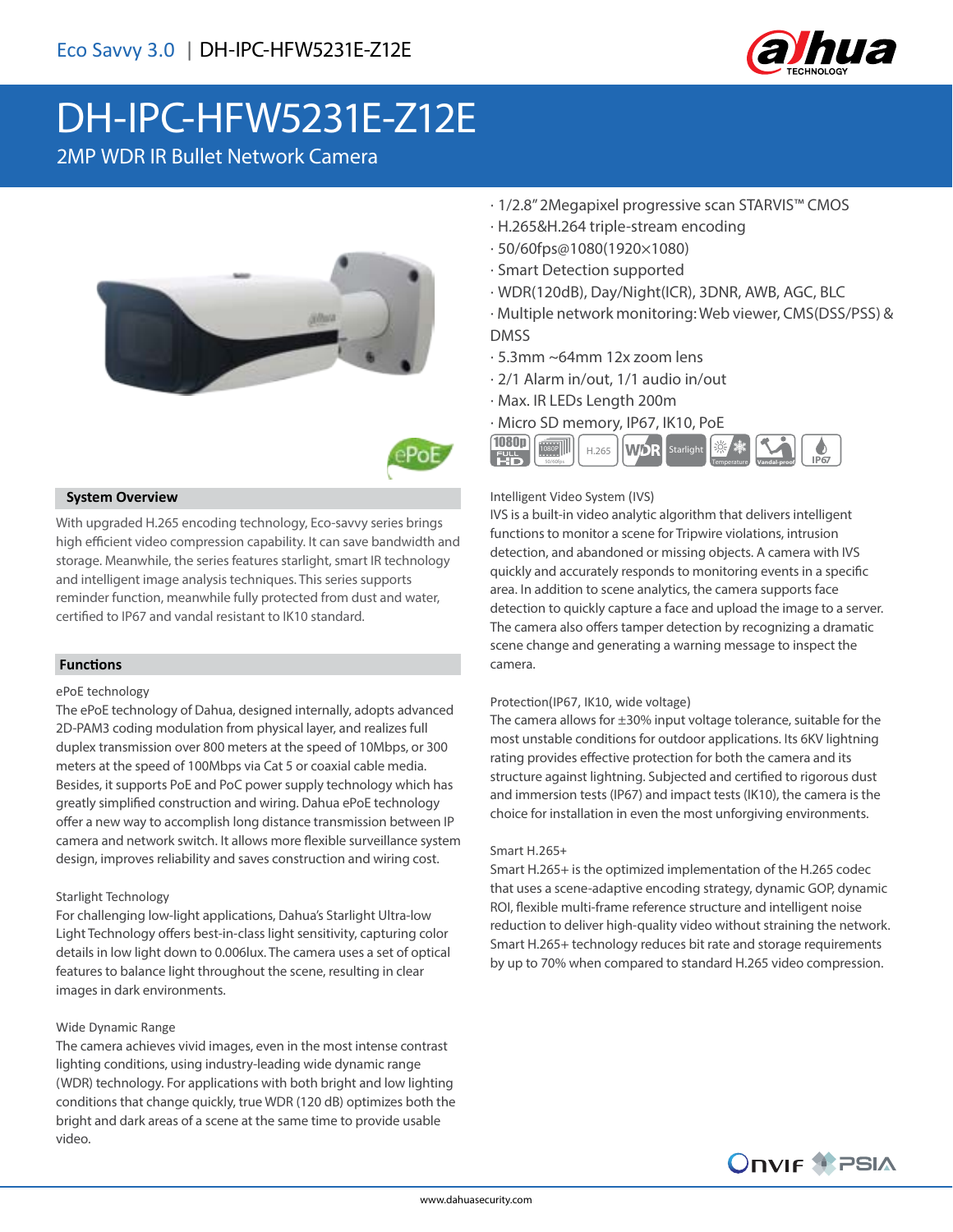# Eco Savvy 3.0 | DH-IPC-HFW5231E-Z12E

|                                      | <b>Technical Specification</b> |                                                                                           |                                               |             | Day/Night       | Auto(ICR) / Color / B/W                 |                                                                                                         |  |
|--------------------------------------|--------------------------------|-------------------------------------------------------------------------------------------|-----------------------------------------------|-------------|-----------------|-----------------------------------------|---------------------------------------------------------------------------------------------------------|--|
| Camera                               |                                |                                                                                           |                                               |             |                 | <b>BLC Mode</b>                         | BLC / HLC / WDR(120dB)                                                                                  |  |
| Image Sensor                         |                                | 1/2.8" 2Megapixel progressive scan CMOS                                                   |                                               |             |                 | White Balance                           | Auto/Natural/Street Lamp/Outdoor/Manual                                                                 |  |
| <b>Effective Pixels</b>              |                                | 1920(H) x 1080(V)                                                                         |                                               |             |                 | <b>Gain Control</b>                     | Auto/Manual                                                                                             |  |
| RAM/ROM                              |                                | 256MB/32MB                                                                                |                                               |             |                 | Noise Reduction                         | 3D DNR                                                                                                  |  |
| <b>Scanning System</b>               |                                | Progressive                                                                               |                                               |             |                 | <b>Motion Detetion</b>                  | Off / On (4 Zone, Rectangle)                                                                            |  |
| <b>Electronic Shutter Speed</b>      |                                | Auto/Manual, 1/3(4)~1/100000s                                                             |                                               |             |                 | Region of Interest                      | Off / On (4 Zone)                                                                                       |  |
| Minimum Illumination                 |                                | 0.006Lux/F1.4 (Color,1/3s,30IRE)<br>0.05Lux/F1.4 (Color,1/30s,30IRE)<br>0Lux/F1.4 (IR on) |                                               |             |                 | Electronic Image Stabilization<br>(EIS) | N/A                                                                                                     |  |
| S/N Ratio                            |                                | More than 50dB                                                                            |                                               |             |                 | Smart IR                                | Support                                                                                                 |  |
| IR Distance                          |                                | Distance up to 200m (656ft)                                                               |                                               |             |                 | Defog                                   | N/A                                                                                                     |  |
| IR On/Off Control                    |                                | Auto/ Manual                                                                              |                                               |             |                 | Digital Zoom                            | 16x                                                                                                     |  |
| <b>IR LEDS</b>                       |                                | $\overline{4}$                                                                            |                                               |             |                 | Flip                                    | 0°/90°/180°/270°                                                                                        |  |
| Lens                                 |                                |                                                                                           |                                               |             |                 | Mirror                                  | Off/On                                                                                                  |  |
| Lens Type                            |                                |                                                                                           |                                               |             |                 | <b>Privacy Masking</b>                  | Off / On (4 Area, Rectangle)                                                                            |  |
|                                      |                                | Motorized/Auto Iris(HALL)<br>Board-in                                                     |                                               |             |                 | Audio                                   |                                                                                                         |  |
| Mount Type                           |                                |                                                                                           |                                               |             |                 | Compression                             | G.711a/ G.711Mu/ AAC/ G.726                                                                             |  |
| Focal Length                         |                                | $5.3$ mm~64mm                                                                             |                                               |             |                 | Network                                 |                                                                                                         |  |
| Max. Aperture                        |                                | F1.4                                                                                      |                                               |             |                 | Ethernet                                | RJ-45 (10/100Base-T)                                                                                    |  |
| Angle of View                        |                                | H: 59°~5°, V:34°~3°                                                                       |                                               |             |                 |                                         | HTTP; HTTPs; TCP; ARP; RTSP; RTP; UDP; SMTP;                                                            |  |
| Optical Zoom<br><b>Focus Control</b> |                                | 12x<br>Motorized                                                                          |                                               |             |                 | Protocol                                | FTP; DHCP; DNS; DDNS; PPPOE; IPv4/v6; QoS;<br>UPnP;NTP; Bonjour; 802.1x; Multicast; ICMP;<br>IGMP; SNMP |  |
| Close Focus Distance                 |                                | 1.5m(4.9ft)                                                                               |                                               |             |                 | Interoperability                        | ONVIF, PSIA, CGI                                                                                        |  |
|                                      | Lens                           | Detect                                                                                    | Observe                                       | Recognize   | <b>Identify</b> | <b>Streaming Method</b>                 | Unicast / Multicast                                                                                     |  |
| <b>DORI</b><br><b>Distance</b>       | W                              | 73m(236ft)                                                                                | 29m(95ft)                                     | 14m(46ft)   | 7m(23ft)        | Max. User Access                        | 10 Users /20 Users                                                                                      |  |
|                                      | Τ                              | 882m(2893ft)                                                                              | 353m(1158ft)                                  | 176m(577ft) | 88m(288ft)      |                                         | <b>NAS</b>                                                                                              |  |
| Pan/Tilt/Rotation                    |                                |                                                                                           |                                               |             |                 | Edge Storage                            | Local PC for instant recording<br>Mirco SD card 128GB                                                   |  |
| Pan/Tilt/Rotation Range              |                                |                                                                                           | Pan:0°~360°; Tilt:0°~90°; Rotation:0°~360°    |             |                 | Web Viewer                              | IE, Chrome, Firefox, Safari                                                                             |  |
| Intelligence                         |                                |                                                                                           |                                               |             |                 | Management Software                     | Smart PSS, DSS, Easy4ip                                                                                 |  |
| <b>IVS</b>                           |                                |                                                                                           | Tripwire, Intrusion, Object Abandoned/Missing |             |                 | <b>Smart Phone</b>                      | IOS, Android                                                                                            |  |
|                                      | Advanced Intelligent Functions | <b>Face Detection</b>                                                                     |                                               |             |                 | Certifications                          |                                                                                                         |  |
| Video<br>Compression                 |                                | H.265+/H.265/H.264+/H.264                                                                 |                                               |             |                 | Certifications                          | CE (EN 60950:2000)<br>UL:UL60950-1<br>FCC: FCC Part 15 Subpart B                                        |  |
|                                      |                                | 3 Streams                                                                                 |                                               |             |                 | Interface                               |                                                                                                         |  |
| <b>Streaming Capability</b>          |                                | 1080P(1920x1080)/1.3M(1280x960)/                                                          |                                               |             |                 | Video Interface                         | 1 Port(For adjustment only)                                                                             |  |
| Resolution                           |                                | 720P(1280×720)/D1(704×576/704×480)/<br>VGA(640×480)/CIF(352×288/352×240)                  |                                               |             |                 | Audio Interface                         | 1/1 channel In/Out                                                                                      |  |
| <b>Frame Rate</b>                    |                                |                                                                                           | Main Stream: 1080P(1~50/60fps)                |             |                 | <b>RS485</b>                            | N/A                                                                                                     |  |
|                                      |                                | Sub Stream: D1(1~50/60fps)                                                                |                                               |             |                 | Alarm                                   | 2 channel In: 5mA 5VDC<br>1 channel Out: 300mA 12VDC                                                    |  |
|                                      |                                | Third Stream: 1080P(1~25/30fps)                                                           |                                               |             |                 | Electrical                              |                                                                                                         |  |
| <b>Bit Rate Control</b>              |                                | CBR/VBR                                                                                   |                                               |             |                 | Power Supply                            | DC12V, PoE (802.3af)(Class 0)                                                                           |  |
| <b>Bit Rate</b>                      |                                | H.264: 24~9472Kbps<br>H.265: 14~5632Kbps                                                  |                                               |             |                 | Power Consumption                       | $<12.95W$                                                                                               |  |
|                                      |                                |                                                                                           |                                               |             |                 |                                         |                                                                                                         |  |